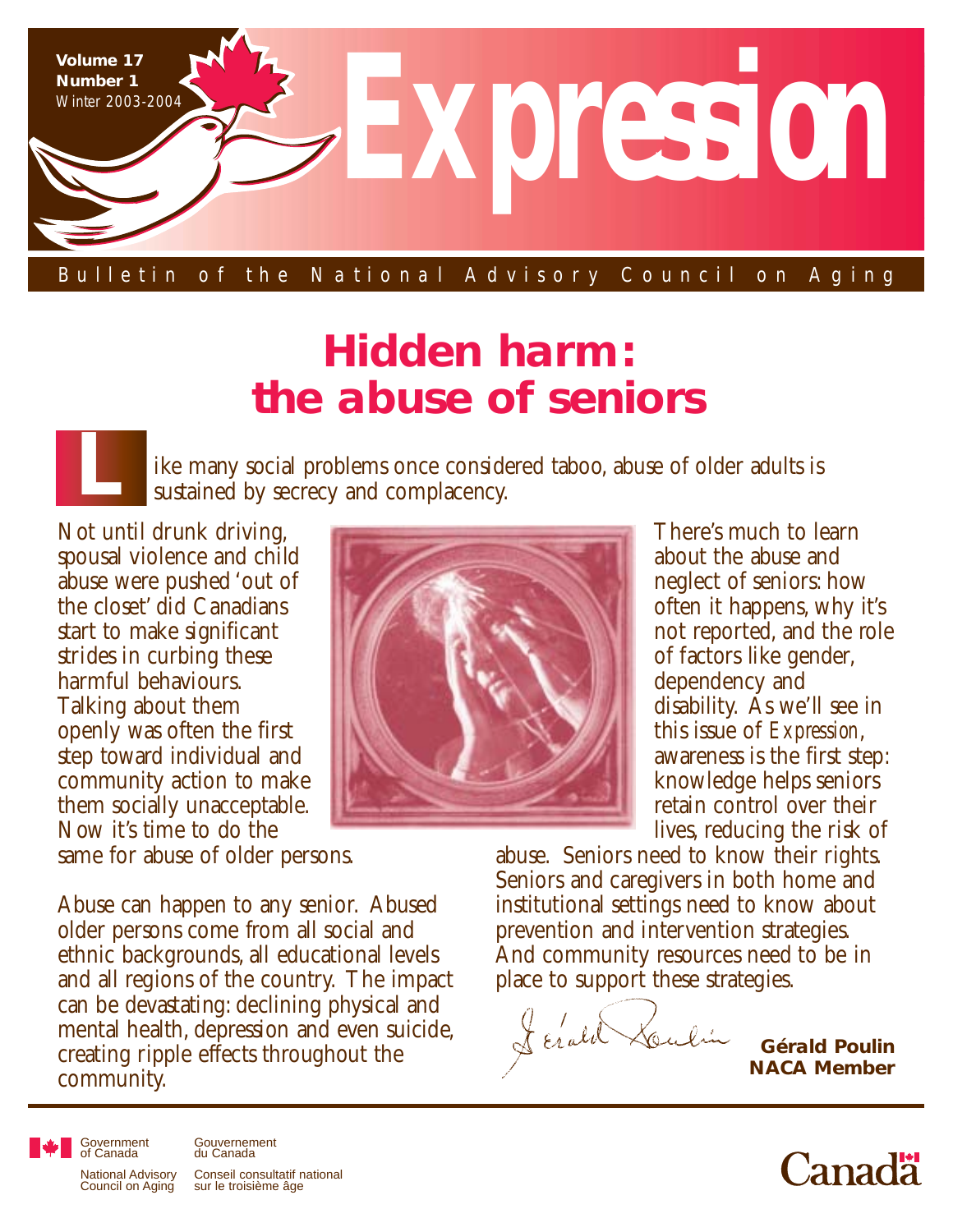

## **NACA**

The National Advisory Council on Aging consists of up to 18 members from all parts of Canada and all walks of life. The members bring to Council a variety of experience and expertise to advise the federal Minister of Health, also Minister Responsible for Seniors, his colleagues and the public on the situation of seniors and the measures needed to respond to the aging of the Canadian population. Current NACA members are:

**Patricia Raymaker,** Chair, ALTA **Lloyd Brunes,** NWT **Bubs Coleman,** SASK **Mary Cooley,** NS **Jean Claude Duclos,** QC **Michael Gordon,** ONT **Don Holloway,** NFLD **Reg MacDonald,** NB **Gérald Poulin,** ONT **Ruth Schiller,** BC **Yvette Sentenne,** QC **Mohindar Singh,** MAN **Joyce Thompson,** PEI

**Expression** is published four times a year by the National Advisory Council on Aging. The bulletin is available on the NACA website. Please send your comments or change of address notice to:

**National Advisory Council on Aging** Postal Locator 1908A1 Ottawa, Ontario K1A 1B4 Tel.: (613) 957-1968

Fax: (613) 957-9938 E-mail: seniors@hc-sc.gc.ca

> Website: www.naca.ca

Agreement No. 40065299 ISSN: 0822-8213

## ■ **Recognizing the problem**

Abuse of the elderly, says the World Health Organization, *is a single or repeated act, or lack of appropriate action – occurring in any relationship where there is an expectation of trust – that causes harm or distress to an older person*.

### **What is abuse?**

**Physical** – inflicting discomfort, pain or injury by slapping, punching, rough handling, sexual assault; may include overmedicating or undermedicating or excessive use of physical restraints.

**Psychological** – diminishing dignity and self-worth by namecalling, insulting, threatening, ignoring, isolating, excluding from meaningful events.

**Financial** – misuse of money or property, stealing money or possessions, forging signatures on pension cheques or legal documents, forcing or tricking an older person into selling or giving away property.

**Neglect** – failing to meet the needs of an older adult unable to meet those needs alone. Denial of food, water, medication, treatment, health aids, nursing services, clothing, visitors.

*National Clearinghouse on Family Violence1*

Abuse and neglect are thought to be seriously under-reported, so statistics are unreliable: surveys capture only what victims want to disclose, while police data reveal only the abuse that comes to their attention. As abuse of older persons is a new research field, methods and definitions are still being developed; low public awareness and the fact that many service providers aren't trained to spot this form of abuse compound the problem.

<sup>1</sup> Health Canada. National Clearinghouse on Family Violence. *Abuse and Neglect of Older Adults* prepared by Susan M. Swanson, 1999; *Abuse of Older Adults in Institutions* prepared by Irene Ens, 1999.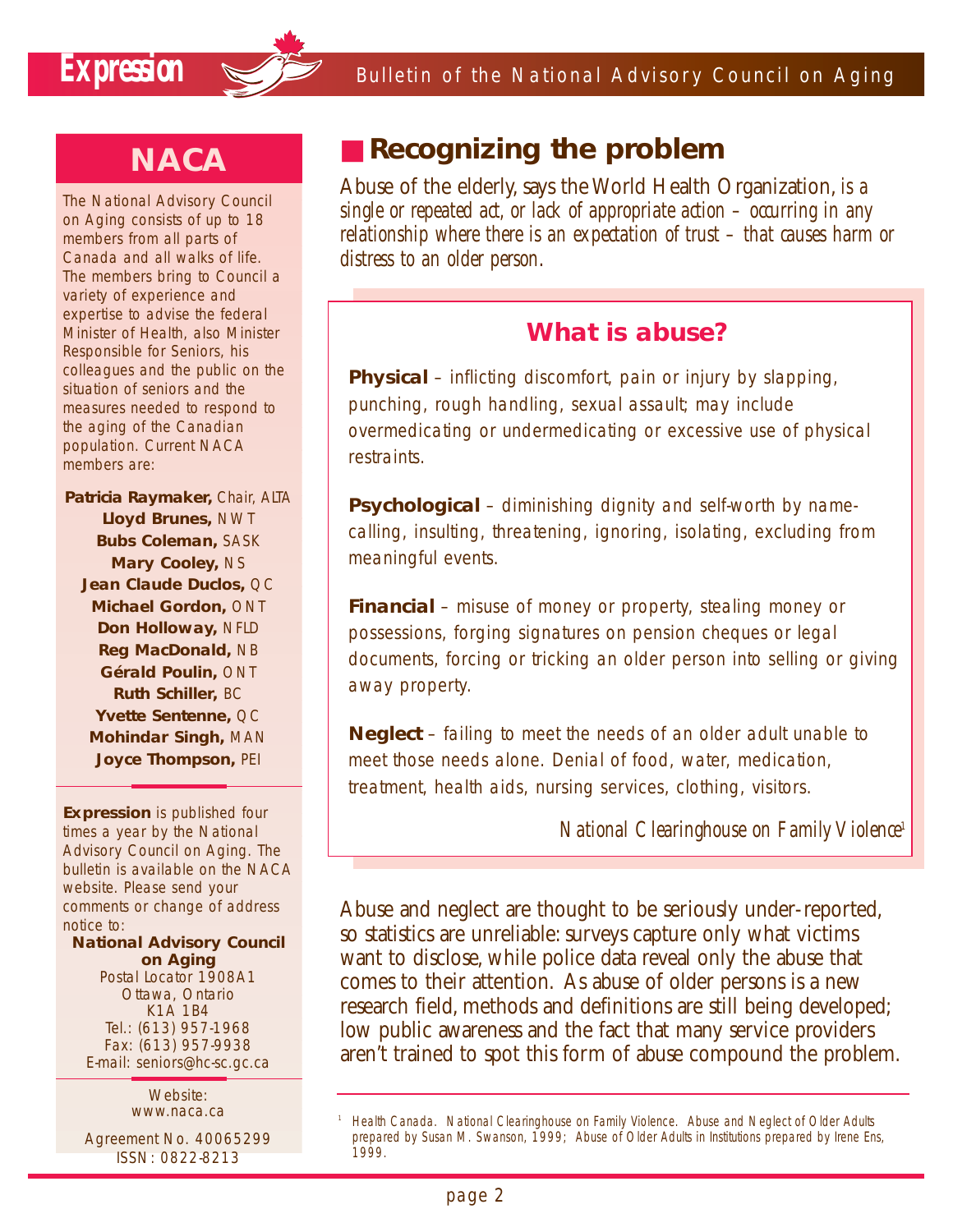## ■ **Who?**

Most abuse is perpetrated by someone the senior knows – a family member, friend, caregiver, landlord or staff in a facility. In cases of family violence against seniors, adult children and spouses account for almost three-quarters (71%) of abusers. Older women are as likely to be abused by a spouse (36%) as by an adult child (37%), while men are more likely to be victimized by an adult child (43%).<sup>2</sup>

Abuse in institutions has received less research attention, perhaps because just 7% of older Canadians live there. But anecdotal evidence reveals material abuse (theft, fraudulent pharmaceutical charges), physical abuse (inappropriate chemical or physical restraints, rough handling), and psychological abuse.

### **Some seniors are more at risk than others**

- Older seniors
- •Women more than men
- •Socially isolated seniors
- •Seniors with reduced cognitive capacity
- •Seniors with disabilities who are dependent
- •Seniors cared for by people with an alcohol or drug problem

Neglect is also a form of abuse. A recent investigation found that a number of accidental deaths in long-term care facilities resulted from falls that could be attributed to malnutrition, over-medication, lack of physical activity and/or inadequate supervision.<sup>3</sup>

Apart from the general factors that increase risk, other circumstances may make certain seniors more vulnerable than others. For example, seniors living in rural or northern areas may have trouble finding help to stop abuse because of social isolation and distance from services. Isolation and risk can also be a result of poverty, illiteracy, not speaking French or English or coming from a culture with different notions of abuse and neglect.

## ■ **Why?**

Some advocates offer broad explanations for violence against seniors, pointing to shifts in policies or social values that diminish the dignity and status of older adults and open the door to ageism and mistreatment.<sup>4</sup> Indeed, policies such as the shift from institutional to home care without a transfer of adequate resources, arguably increase the risk of abuse. Recent social changes such as two-earner families and children living at home longer can also contribute to making caregiving a factor of intense family stress, often identified as a factor in abuse.

Recent research indicates that the complex dynamics of the relationship between a senior and a caregiver can also be at play. In some cases, violence can be the result of generations-long patterns of abuse that show up as adult children trying to 'get back' at

<sup>2</sup> Canadian Centre for Justice Statistics, Statistics Canada, *Family violence in Canada: a statistical profile*, 2002. (Cat. no. 85-224-XIE.)

<sup>3</sup> "CHSLD: des conditions de vie scandaleuses", *La Presse*, 20 October 2003, p. A3.

<sup>4</sup> Namiash, D. "Do our society's values, systems and policies contribute to the abuse and neglect of older adults?" in *Vital-Aging Bulletin*, Vol 6., No. 3, October 2000. CLSC René-Cassin/Institut de gérontologie sociale du Québec and the Foundation for Vital-Aging.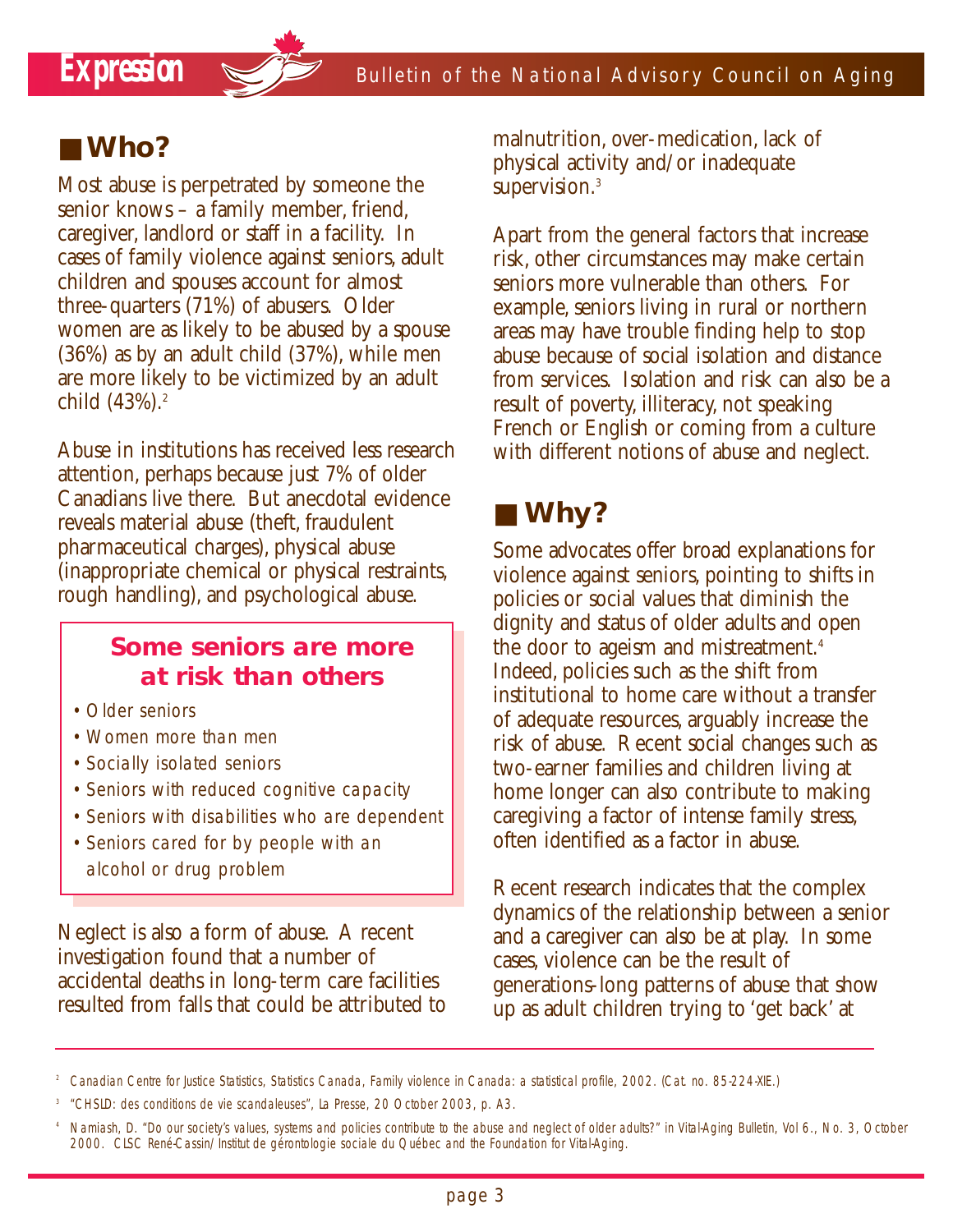their parents; yet not all abused children become abusers. Abuse may be more common when there is a web of interdependency – physical, emotional and financial – between the victim and the abuser5 , or where the abuser has financial, gambling, alcohol or other substance abuse problems.

**Nothing can ever justify abuse and neglect !** 

## ■ A sad cover-up

Being a victim of abuse can create a profound sense of "disempowerment" and dejection. Recognizing and divulging ill treatment is therefore a painful process. Some seniors may blame themselves for the abuse or for allowing the abuse. If the abuser is the victim's child or caregiver, non-disclosure may result from fear of retaliation, abandonment or institutionalization. If the abuser is dependent on the victim, the senior may want to protect his/her child or prevent family breakup. Embarrassment and shame also play a role. Victims themselves or family members who are aware of the abuse may resist divulging information that they consider private. Some seniors have also told researchers that reporting abuse would reduce their quality of life – they don't want to devote what little time and energy are left to disputes, investigations or lawsuits.<sup>6</sup>

As for professionals and service providers who suspect abuse, they often feel helpless to intervene: some may not be sure what constitutes abuse, or worry that appropriate community services may not be available or accessible.

Awareness and support are the keys to preventing abuse. Knowing how to detect, react or help can go a long way toward ensuring a senior's safety.

## ■ **Prevention and help**

Social contacts are the best prevention device for keeping abuse at bay. They benefit the senior as well as any potential abuser who may be experiencing stress and finding it difficult to cope.

#### **If you're a friend or family member:**

- Keep close ties with older relatives or friends
- Learn to recognize the signs of abuse
- Find out about the resources in your area

*If you suspect abuse:*

- Don't cover up; discuss any signs of abuse or neglect
- Suggest counselling, resources and support services
- Try to reduce the stress in the family
- Find ways to limit the senior's isolation
- Get outside help and advice if needed (police, social, legal services, etc.)

<sup>5</sup> McDonald, P.L., Hornick, J.P., Robertson, G.B. & Wallace, J.E. *Elder Abuse and Neglect in Canada*. Toronto, Butterworths: 1991.

Law Commission of Canada. A report by Donald Poirier and Nancy Poirier: Why is it so difficult to combat elder abuse and, in particular, financial *exploitation of the elderly?*, 1999. http://www.lcc.gc.ca/en/themes/pr/oa/poirier/poirier\_main.asp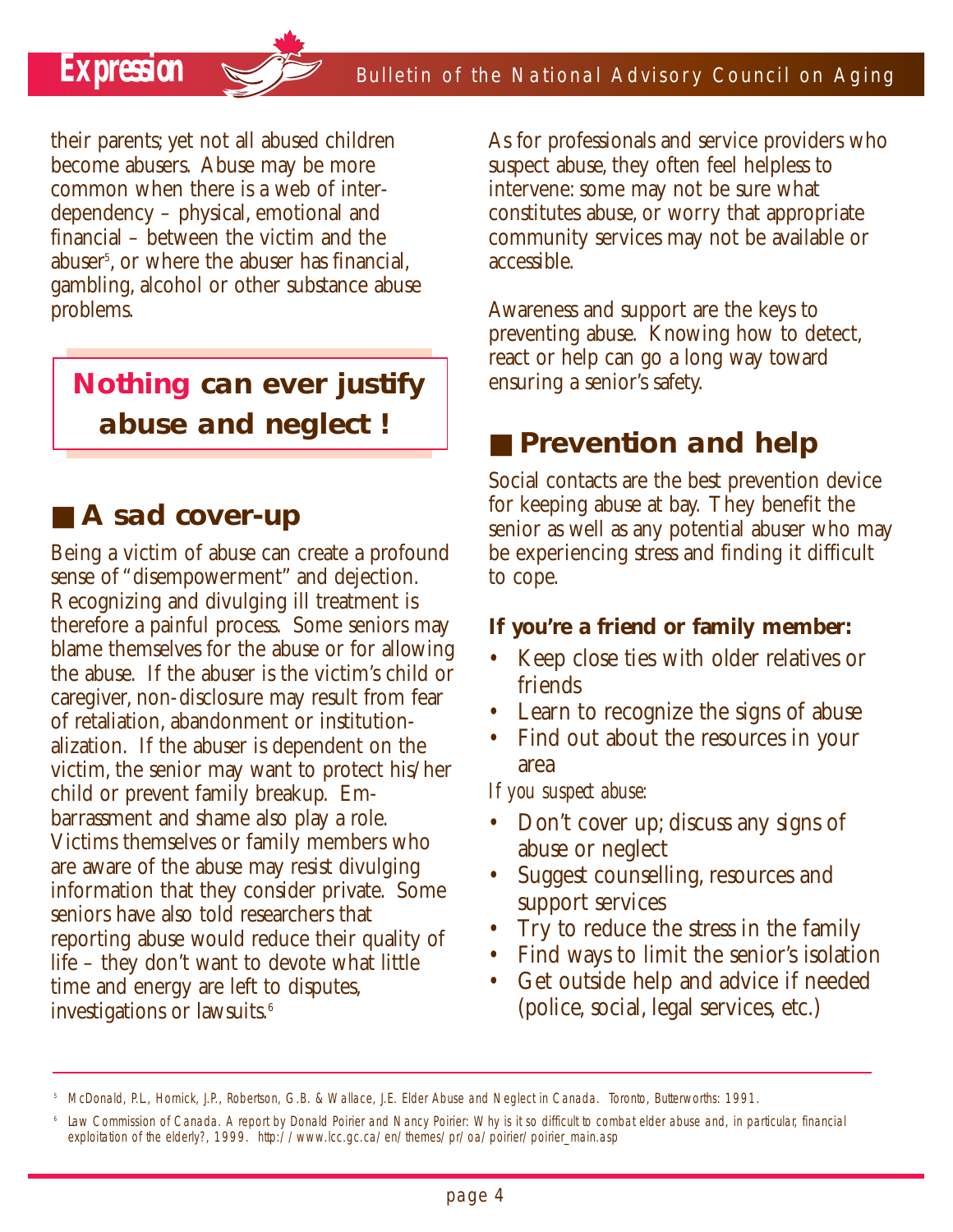### **If you're a senior:**

- Stay in contact with friends and keep making new ones; invite visitors
- Have a phone buddy someone you call and who calls you every other day
- Participate in your seniors' group, service club, church or community activities

### **Detecting abuse**

**Physical abuse:** Fear of caregivers; unexplained injuries; delay in seeking treatment; over-sedation; unusual patterns of bruises; history of changing doctors; scalp injuries.

**Psychological abuse:** Low self-esteem; appears nervous around caregiver; confused; suicidal; avoids eye contact with caregiver; fear of abandonment; lethargic/withdrawn.

**Financial abuse:** Unexplained missing items; failure to pay bills; inaccurate knowledge of finances; suddenly changing a will; going without affordable necessities; unusual withdrawals from bank account.

**Neglect:** Malnourishment; wandering without supervision; lack of heat/electricity; unkempt appearance; missing dentures, glasses, hearing aids; skin conditions or pressure sores; untreated medical problems; alcohol or medication abuse.<sup>7</sup>

- Open your own mail, deposit your own cheques or arrange for direct deposit
- Keep your money in a bank and your valuables in a safety deposit box
- Understand your rights

*If you're experiencing abuse:*

- Tell the abuser to stop; talk to family and friends
- Talk to your doctor, counsellor, minister or rabbi or call the elder abuse hotline (see box,  $p. 8$ )
- Find out about help and support services by calling your health, family or community services
- If you feel you're in immediate danger, call the police or leave.

## ■ **Community solutions**

Community outreach to seniors can do a lot to reduce isolation, but in cases of abuse, there can be no resolution if services are not in place to provide counsel and support. Many communities are finding the *inter-disciplinary team approach* (client, nurse, doctor, social worker, psychiatrist, etc.) effective in detecting and treating abuse. Others have established *multi-sectoral committees* – involving local and regional health, social services, justice and law enforcement sectors that ensure everyone knows what to do if abuse is suspected. *Mediation and restorative justice* are other solutions that could benefit victims who don't report abuse to avoid personal and family repercussions. Restorative justice aims to repair harms, restore relationships and prevent further abuse. Still other solutions issue from

<sup>7</sup> Adapted from the Public Legal Education and Information Service of New Brunswick *Abuse and neglect of adults with disabilities and seniors*. http://legal-info-legale.nb.ca/pub-abuse-neglect-seniors.asp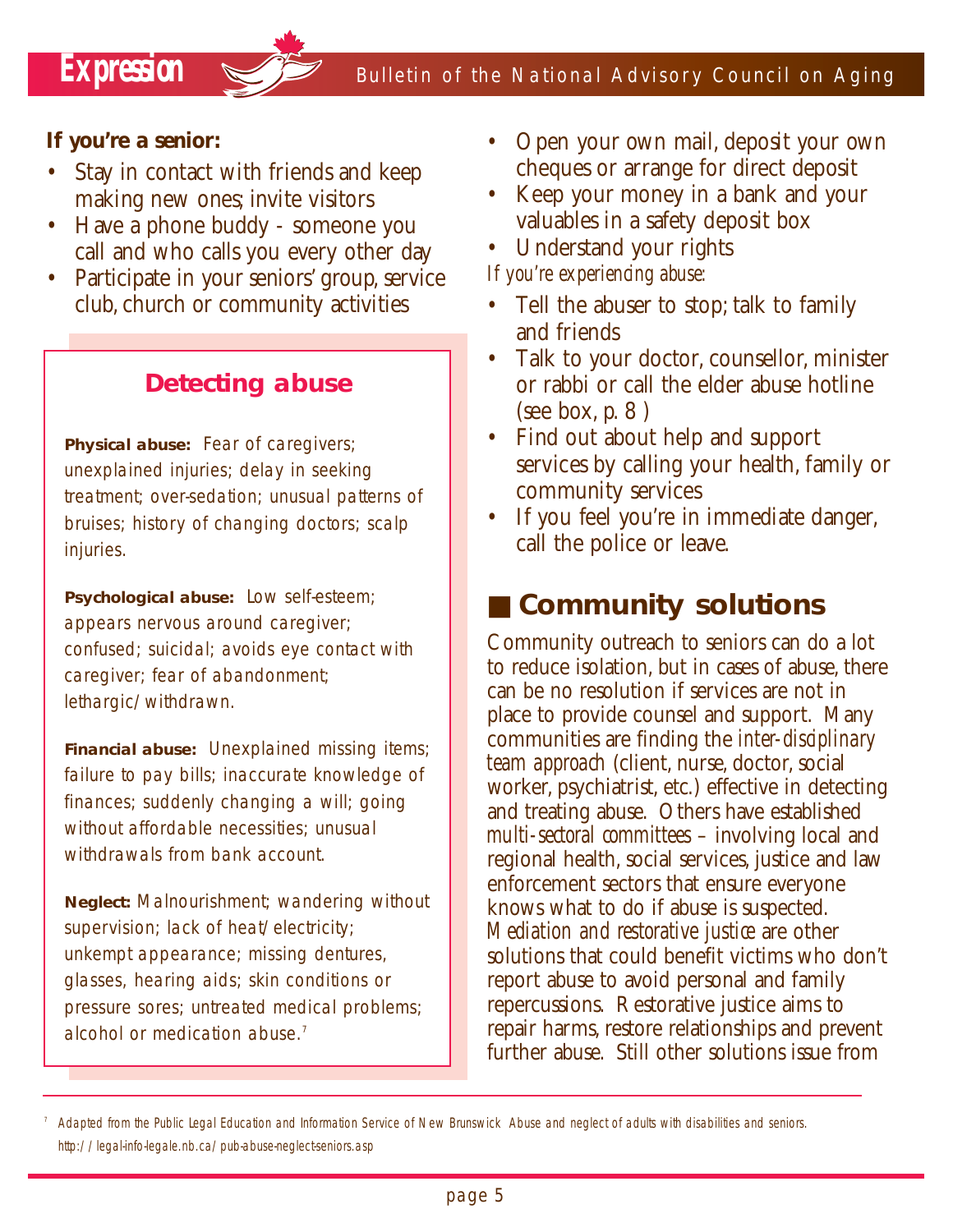

*seniors' organizations* that partner with a network of professionals.

## ■ **Making inroads**

British Columbia, Ontario, Manitoba and Quebec have anti-abuse networks promoting public education and collaboration among sectors. For example, sixty

**B.C. Regional community response networks** are being

developed to prevent abuse and support victims by involving the whole community.

**Seniors Offering Support (SOS)** is a Guelph, Ontario, partnership between a seniors association and the professional service network. Seniors are running a telephone support system to serve seniors in Guelph and surrounding rural areas and small towns.

#### **Edmonton's Elder Abuse Intervention**

**Team** consists of a social worker, a police detective and a representative from the service community, whose task is to assess the situation and work out a safety and service plan for seniors who are at risk. An Elder Abuse Consultation Team is available to help with more complex situations. Call (780) 451-9243.

#### The **Elder Abuse Consultation Centre**,

located at the René-Cassin CLSC (local health/social service centre), offers support and counselling to victims of abuse and their families and outreach and education in the community. Call (514) 489-2287 or 1-888- 489-2287 (within Quebec).



Poster for the Théâtre Parminou play: *Blanche détresse*

**Théâtre Parminou** has been creating plays dealing with social problems for 30 years. **"Blanche Détresse"** is an interactive play illustrating concrete situations of abuse and proposing concerted action to counter violence and neglect of seniors. For information: 819-758-0577, ext. 28.

The **Surrey Delta Immigrant Services Society** has hired six part-time senior abuse prevention workers to overcome language and cultural barriers to detecting and treating elder abuse. They offer education, information and referral services in six immigrant communities in the lower mainland of British Columbia. Call (604) 597-0205.

The **Elder Abuse Resource Team** at the Community Care Access Centre in Kingston, Ontario, is sponsoring training to make sure all staff are aware of and respond appropriately when abuse is suspected or confirmed. The team has developed tools – questionnaires for recognizing abuse or assessing a senior's risk of abuse. Call (613) 544-7090, ext. 123.

## ■ **Combatting institutional abuse**

Countering abuse in institutions is partly a question of attacking systemic failings such as piecemeal and inconsistent policies, and inadequate funding and co-ordination among services. Restructuring of provincial longterm care systems has left many institutions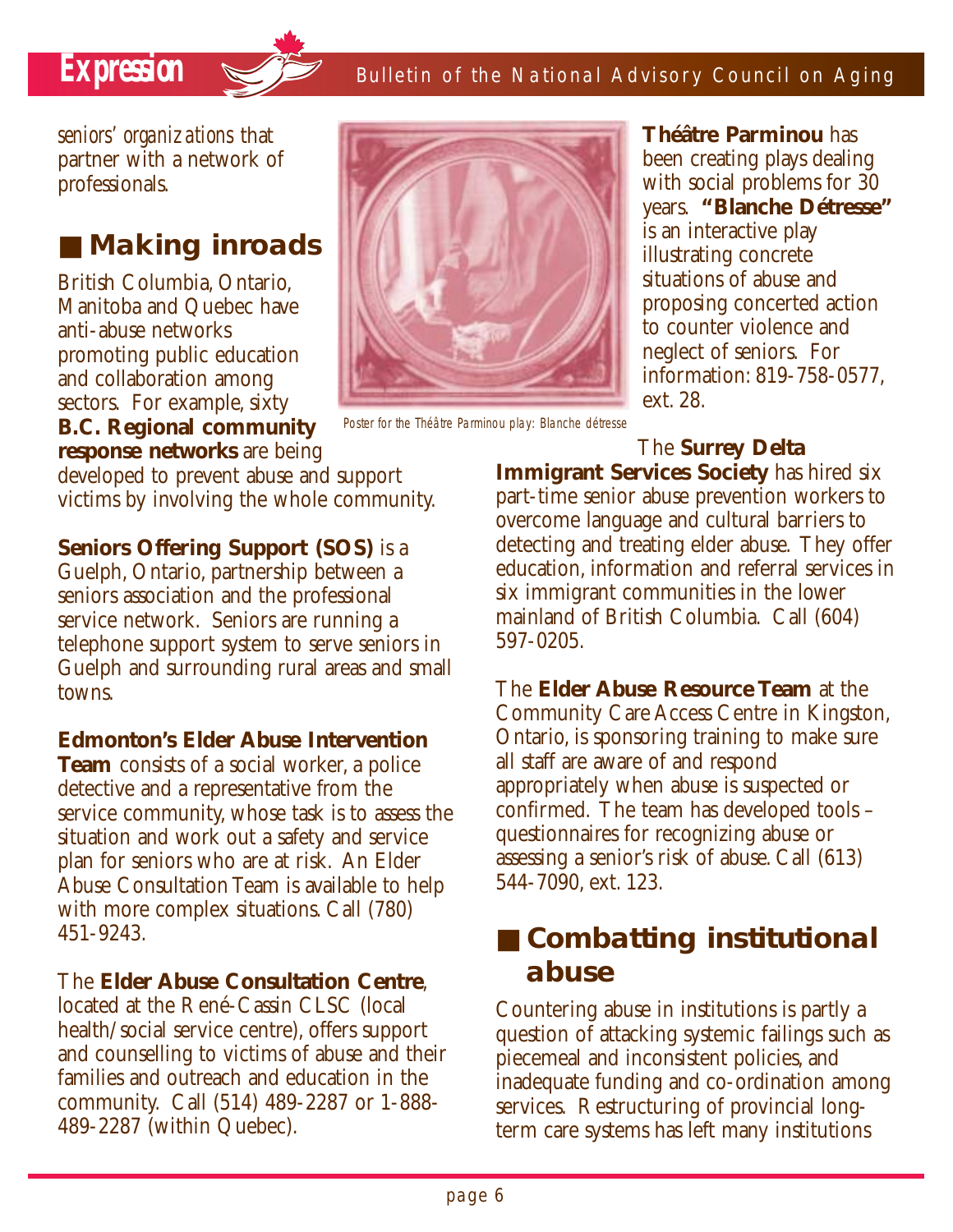*Expression* Sealletin of the National Advisory Council on Aging

struggling with fewer staff and resources, leading to caregiver stress, declines in care and greater potential for neglect or abuse. Mechanisms to protect seniors from abuse in institutions vary across the country. Some provinces have separate legislation on abuse and quality of care, while others incorporate abuse issues in their nursing home law, and still others rely on their Human Rights Charter. **FAIRE**, an elder care advocacy group, points to weak legislation, inadequate monitoring, lax enforcement of standards, and few sanctions for non-compliance; its recommendations include incorporating protection from abuse in the definition of quality care in legislation governing private nursing homes.The **Quebec Human Rights Commission** also recommends an accreditation process for private seniors residences.

## ■ **Changing culture and attitudes**

Abuse results from the actions of individuals, but these take place in a context of workplace norms, expectations and standards. When the approach to care favours the institution's needs over those of residents and when staff are overworked and under-supported, stress breeds insensitivity to residents and indiscriminate use of restraints, including anti-psychotic drugs. Promising solutions lie in changing management attitudes, remedying staff shortages and dealing with job stress and burnout.

The 'home' or 'residence' model for long-term care can help overcome some of the problems. A stellar example is the **Yvon-Brunet seniors residence** in Montréal, whose Charter of Rights and Freedoms includes five fundamental rights: information and freedom

of expression, privacy, dignity and respect, continuity, and responsibility and participation. These translate into a residents' council, flexible schedules, consultation about medications, menu choices, etc. – all signs of an institution that defines quality of care in terms of how well it meets residents' needs as residents define them.

Such facilities train staff and volunteers to recognize abuse and intervene appropriately. Training can dispel patronizing attitudes and stereotypes about aging, sensitizing staff and volunteers to the need to value the individual instead of focusing on the technical aspects of care.

## ■ **Eradicating abuse**

Abuse and neglect of older adults – at home or in institutions – is an issue that needs solutions involving all sectors of society.

Seniors need to be aware of their rights and know that they can get help. Families and friends need to be able to recognize signs of abuse and to reach out to those being mistreated or at risk of abuse. Institutions need to transcend paternalism and offer staff support and specialized training in aging and abuse issues. Laws and standards need to be in place and effectively applied and enforced. And services such as counselling, support, safe houses and mediation must be offered in communities.

Finally, each one of us must contribute to eliminating abuse of seniors by repudiating all forms of violence, talking openly about the issue and working to build safe communities for all.